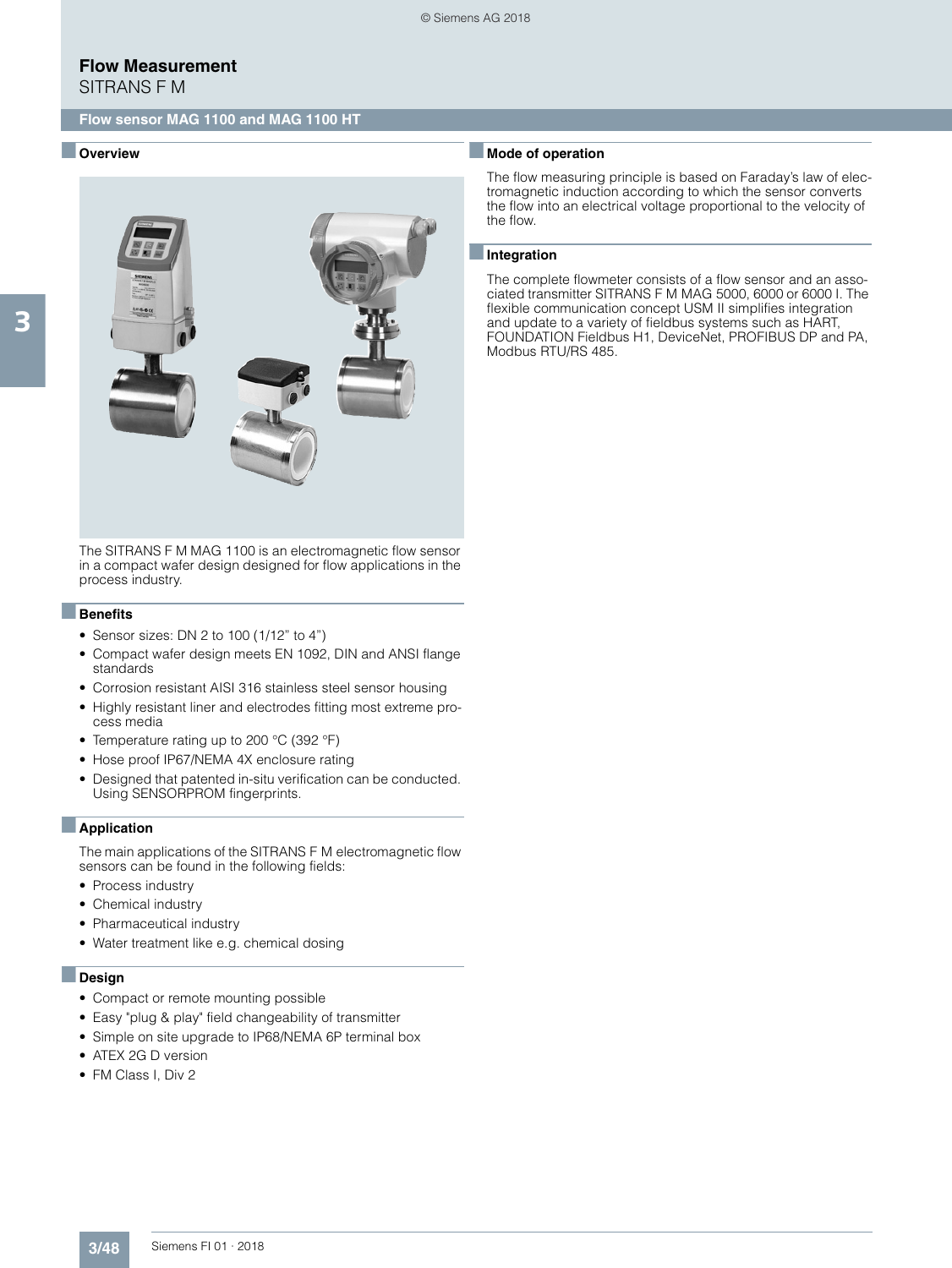| <b>Technical specifications</b>                            |                                                                                                                                                              |                                                                                                                                              |
|------------------------------------------------------------|--------------------------------------------------------------------------------------------------------------------------------------------------------------|----------------------------------------------------------------------------------------------------------------------------------------------|
| Version                                                    | <b>MAG 1100</b>                                                                                                                                              | MAG 1100 HT (High temperature)                                                                                                               |
| <b>Measuring principle</b>                                 | Electromagnetic induction                                                                                                                                    | Electromagnetic induction                                                                                                                    |
| <b>Excitation frequency</b><br>(Mains supply: 50 Hz/60 Hz) | DN 2  65 (1/12"  21/2"): 12.5 Hz/15 Hz<br>DN 80, 100 (3", 4"): 6.25 Hz/7.5 Hz                                                                                | DN 15  50 (1/2"  2"): 12.5 Hz/15 Hz<br>DN 80, 100 (3", 4"): 6.25 Hz/7.5 Hz                                                                   |
| <b>Process connection</b>                                  |                                                                                                                                                              |                                                                                                                                              |
| Nominal size                                               |                                                                                                                                                              |                                                                                                                                              |
| • MAG 1100 (Ceramic)                                       | DN $2 \ldots$ DN 100 (1/12" $\ldots$ 4")                                                                                                                     | DN 15  DN 100 $(\frac{1}{2}$ "  4")                                                                                                          |
| • MAG 1100 (PFA)                                           | DN 10  DN 100 (3/8"  4")                                                                                                                                     |                                                                                                                                              |
| Mating flanges                                             | or equivalent<br>Option:<br>DN $2 \dots 10 (1/12" \dots 3/8")$ :                                                                                             | EN 1092-1 (DIN 2501), ANSI B 16.5 class 150 and 300 EN 1092-1 (DIN 2501), ANSI B 16.5 class 150 and 300<br>or equivalent                     |
|                                                            | G1/2" / NPT 1/2" pipe connection adapters                                                                                                                    |                                                                                                                                              |
| <b>Rated operating conditions</b>                          |                                                                                                                                                              |                                                                                                                                              |
| Ambient conditions                                         |                                                                                                                                                              |                                                                                                                                              |
| Ambient temperature                                        |                                                                                                                                                              |                                                                                                                                              |
| • Standard sensor                                          | $-40+100$ °C ( $-40+212$ °F)                                                                                                                                 | $-40+100$ °C ( $-40+212$ °F)                                                                                                                 |
| • Ex sensor                                                | $-20+60$ °C ( $-4+140$ °F)                                                                                                                                   | $-20+60$ °C ( $-4+140$ °F)                                                                                                                   |
| • Compact with transmitter<br>MAG 5000/6000                | $-20+60$ °C ( $-4+140$ °F)                                                                                                                                   |                                                                                                                                              |
| • Compact with transmitter<br>MAG 6000 I                   | $-20$ $+60$ °C ( $-4$ $+140$ °F)                                                                                                                             |                                                                                                                                              |
| • Compact with transmitter<br>MAG 6000 I Ex                | $-20+60$ °C (-4  140 °F)                                                                                                                                     |                                                                                                                                              |
| Temperature of medium                                      |                                                                                                                                                              |                                                                                                                                              |
| • MAG 1100 (Ceramic)                                       | $-20+150$ °C ( $-4+302$ °F)                                                                                                                                  | $-20$ $+200$ °C ( $-4$ $+392$ °F)                                                                                                            |
| • MAG 1100 Ex (Ceramic)                                    | $-20+150$ °C (-4 $+302$ °F)                                                                                                                                  | $-20$ +180 °C (-4  +356 °F)                                                                                                                  |
| • MAG 1100 (PFA)                                           | $-30+130$ °C ( $-22+266$ °F)<br>Suitable for steam sterilization at 150 $^{\circ}$ C (302 $^{\circ}$ F)                                                      |                                                                                                                                              |
| Temperature shock                                          |                                                                                                                                                              |                                                                                                                                              |
| • MAG 1100 (Ceramic)                                       |                                                                                                                                                              |                                                                                                                                              |
| - Duration $\leq$ 1 min, followed by<br>10 min rest        | • DN 2, 3 (1/12", 1/8") No limitations<br>• DN 6. 10. 15. 25: Max. $\Delta T \leq 80$ °C/min<br>$(1/4$ ", 3/8", $1/2$ ", 1": Max. $\Delta T \le 144$ °F/min) | • DN 15, 25: Max. $\Delta T \leq 80$ °C/min<br>$(\frac{1}{2}$ ", 1": Max. $\Delta T \le 144$ °F/min)<br>• DN 40, 50: Max. ∆T ≤ 70 °C/min     |
|                                                            | • DN 40, 50, 65: Max. $\Delta T \le 70$ °C/min<br>$(1\frac{1}{2}$ ", 2", 2 <sup>1</sup> / <sub>2</sub> ": Max. $\Delta T \le 126$ °F/min)                    | $(1\frac{1}{2}$ , 2": Max. $\Delta T \le 126$ °F/min)<br>• DN 80, 100: Max. $\Delta T \leq 60$ °C/min                                        |
|                                                            | • DN 80, 100: Max. $\Delta T \leq 60$ °C/min<br>$(3", 4": Max. \Delta T \le 108 °F/min)$                                                                     | $(3", 4": Max. \Delta T \le 108 °F/min)$                                                                                                     |
| • MAG 1100 (PFA)                                           | Max. ± 100 °C (212 °F) momentarily                                                                                                                           |                                                                                                                                              |
| Operating pressure                                         |                                                                                                                                                              |                                                                                                                                              |
| • MAG 1100 (Ceramic)                                       | • DN 2  65: 40 bar (1/12"  2½": 580 psi)<br>· DN 80: 37.5 bar (3": 540 psi)<br>• DN 100: 30 bar (4": 435 psi)                                                | • DN 15  50: 40 bar (1/2"  2": 580 psi)<br>• DN 80: 37.5 bar (3": 540 psi)<br>• DN 100: 30 bar (4": 435 psi)                                 |
|                                                            | Vacuum: 1 x 10 <sup>-6</sup> bar <sub>abs</sub> (1.5 x 10 <sup>-5</sup> psi <sub>abs</sub> )                                                                 | Vacuum: $1 \times 10^{-6}$ bar <sub>abs</sub> (1.5 x 10 <sup>-5</sup> psi <sub>abs</sub> )                                                   |
| • MAG 1100 (PFA)                                           | 20 bar (290 psi)                                                                                                                                             |                                                                                                                                              |
|                                                            | Vacuum: 0.02 bar <sub>abs</sub> (0.3 psi <sub>abs</sub> )                                                                                                    |                                                                                                                                              |
|                                                            | DN 80  DN 100: CO <sub>2</sub> pressure max. 7 bar (101.5 psi)                                                                                               |                                                                                                                                              |
| Mechanical load (vibration)                                | according to EN 60068-2-36                                                                                                                                   | • 18  1000 Hz random in x, y, z, directions for 2 hours • 18  1000 Hz random in x, y z, directions for 2 hours<br>according to EN 60068-2-36 |
|                                                            | · Sensor: 3.17 g RMS                                                                                                                                         | • Sensor: 3.17 g RMS                                                                                                                         |
|                                                            | • Sensor with compact MAG 5000/6000 mounted<br>transmitter: 3.17 g RMS                                                                                       |                                                                                                                                              |
|                                                            | · Sensor with compact MAG 6000 I/ 6000 I Ex mounted<br>transmitter: 1.14 g RMS<br>. For compact installation with the MAG 6000 I, transmit-                  |                                                                                                                                              |
|                                                            | ter to be supported to avoid tension on sensor part.                                                                                                         |                                                                                                                                              |
| Enclosure rating (standard)                                | IP67 to EN 60529 (NEMA 4X), 1 mH <sub>2</sub> O for 30 min                                                                                                   | IP67 to EN 60529 (NEMA 4X), 1 mH <sub>2</sub> O for 30 min                                                                                   |
| <b>EMC</b>                                                 | 2014/30/EU                                                                                                                                                   | 2014/30/EU                                                                                                                                   |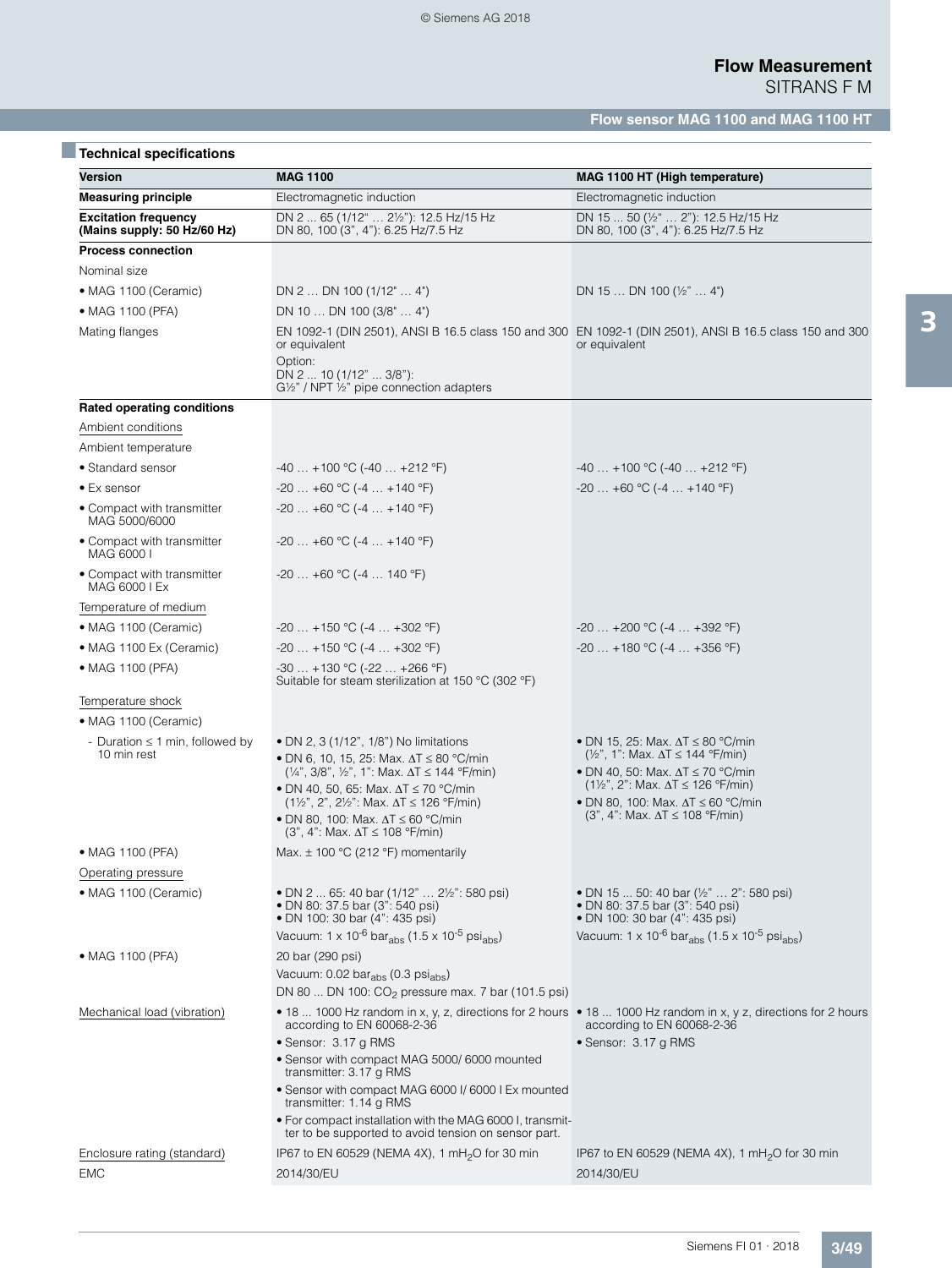| <b>Version</b>                                                                      | <b>MAG 1100</b>                                                                                                                                                                                                                                    | MAG 1100 HT (High temperature)                                                   |
|-------------------------------------------------------------------------------------|----------------------------------------------------------------------------------------------------------------------------------------------------------------------------------------------------------------------------------------------------|----------------------------------------------------------------------------------|
| Design                                                                              |                                                                                                                                                                                                                                                    |                                                                                  |
| Weight                                                                              | See Dimensional drawings                                                                                                                                                                                                                           | See Dimensional drawings                                                         |
| Material                                                                            |                                                                                                                                                                                                                                                    |                                                                                  |
| • Enclosure<br>- MAG 1100                                                           | Stainless steel AISI 316L/1.4404                                                                                                                                                                                                                   | Stainless steel AISI 316L/1.4404                                                 |
| • Terminal box                                                                      |                                                                                                                                                                                                                                                    |                                                                                  |
| - Standard                                                                          | Fibre glass reinforced polyamide (not for Ex)                                                                                                                                                                                                      | Stainless steel AISI 316/1.4436                                                  |
| - Option<br>• Fixing studs                                                          | Stainless steel AISI 316/1.4436<br>Stainless steel AISI 304/1.4301,                                                                                                                                                                                | Stainless steel AISI 304/1.4301,                                                 |
|                                                                                     | Number and size to EN 1092-1:2001                                                                                                                                                                                                                  | Number and size to EN 1092-1:2001                                                |
| $\bullet$ Gaskets                                                                   |                                                                                                                                                                                                                                                    |                                                                                  |
| - Standard<br>- Option                                                              | EPDM (max. 150 °C, PN 40 (max. 302 °F, 600 psi))<br>• Graphite (max. 200 °C, PN 40 (max. 392 °F, 600 psi))                                                                                                                                         | Graphite (max. 200 °C, PN 40 (max. 392 °F, 600 psi))                             |
|                                                                                     | • PTFE (max. 130 °C, PN 25 (max. 266 °F, 300 psi))                                                                                                                                                                                                 |                                                                                  |
| • Pipe connection adapters:<br>DN 2, 3, 6 and 10 (1/12", 1/8", 1/4"<br>and $3/8"$ ) | • Stainless steel, AISI 316/1.4436<br>$\bullet$ Hastelloy C22/2.4602<br>$\bullet$ PVDF                                                                                                                                                             |                                                                                  |
| Liner                                                                               |                                                                                                                                                                                                                                                    |                                                                                  |
| • MAG 1100 (Ceramic)                                                                | • DN 2, 3 (1/12", 1/8"): Zirconium oxide $(ZrO2)$ (ceramic)<br>• DN 6  100 (1/4"  4"): Aluminum oxide $\overline{Al}_2O_3$                                                                                                                         | DN 15  100 ( $\frac{1}{2}$ "  4"): Aluminum oxide Al <sub>2</sub> O <sub>3</sub> |
| • MAG 1100 (PFA)                                                                    | Reinforced PFA (not for Ex)                                                                                                                                                                                                                        |                                                                                  |
| <b>Electrodes</b>                                                                   |                                                                                                                                                                                                                                                    |                                                                                  |
| • MAG 1100 (Ceramic)                                                                | • DN10  100 (3/8"  4") : Platinum with gold /<br>Titanium brazing alloy<br>• DN 2  6 (1/12"  1/4"): Platinum                                                                                                                                       | Platinum with gold / Titanium brazing alloy                                      |
| • MAG 1100 (PFA)                                                                    | • DN 10  15 (3/8"  1/2"): Hastelloy C276/2.4819<br>· DN 25  100 (1"  4"): Hastelloy C22/2.4602                                                                                                                                                     |                                                                                  |
| <b>Cable entries</b>                                                                | • Remote installation 2 x M20 or 2 x $\frac{1}{2}$ NPT<br>• Compact installation<br>- MAG 5000/MAG 6000: $4 \times$ M20 or $4 \times$ 1/2" NPT<br>- MAG 6000 I: $2 \times M25$ (for supply/output)<br>- MAG 6000 I Ex: 2 x M25 (for supply/output) | Remote installation 2 x M20 or $2 \times \frac{1}{2}$ NPT                        |
| <b>Certificates and approvals</b>                                                   |                                                                                                                                                                                                                                                    |                                                                                  |
| Calibration                                                                         |                                                                                                                                                                                                                                                    |                                                                                  |
| • Standard production calibration                                                   | Zero-point, 2 x 25 %, 2 x 90 %                                                                                                                                                                                                                     | Zero-point, 2 x 25 %, 2 x 90 %                                                   |
| • Special calibration                                                               | 5-point calibration: 20 %, 40 %, 60 %, 80 %, 100 % of                                                                                                                                                                                              |                                                                                  |
|                                                                                     | factory $Q_{\text{max}}$<br>10-point calibration: ascending and descending at<br>20 %, 40 %, 60 %, 80 %, 100 % of factory Q <sub>max</sub>                                                                                                         |                                                                                  |
|                                                                                     | Matched-pair calibration: default, 5-point or 10-point                                                                                                                                                                                             |                                                                                  |
| Hazardous areas                                                                     |                                                                                                                                                                                                                                                    |                                                                                  |
| • MAG 1100 F (Ceramic)                                                              |                                                                                                                                                                                                                                                    |                                                                                  |
| - Ex sensor in compact or remote ATEX, EAC Ex                                       |                                                                                                                                                                                                                                                    | ATEX, EAC Ex                                                                     |
| version with MAG 6000 I Ex                                                          | - Zone 1 Ex d e ia IIB T6 Gb                                                                                                                                                                                                                       | - Zone 1 Ex d e ia IIB T6 Gb                                                     |
|                                                                                     | <b>ATEX</b><br>- Zone 21 Ex tD A21 IP67                                                                                                                                                                                                            | <b>ATEX</b><br>- Zone 21 Ex tD A21 IP67                                          |
| - Standard sensor in compact or                                                     | FM                                                                                                                                                                                                                                                 | <b>FM</b>                                                                        |
| remote version with<br>MAG 5000/6000/6000 I                                         | - NI Class I Div. 2 Groups A, B, C, D                                                                                                                                                                                                              | - NI Class I Div. 2 Groups A, B, C, D                                            |
| • MAG 1100 F (PFA)                                                                  |                                                                                                                                                                                                                                                    |                                                                                  |
| - Standard sensor in compact or<br>remote version with<br>MAG 5000/6000/6000 I      | <b>FM</b><br>- NI Class I Div. 2 Groups A, B, C, D                                                                                                                                                                                                 |                                                                                  |
| Hygienic                                                                            |                                                                                                                                                                                                                                                    |                                                                                  |
| • MAG 1100 F (Ceramic)                                                              | 3A (remote version with Polyamide terminal box)                                                                                                                                                                                                    |                                                                                  |
| • MAG 1100 F (PFA)                                                                  | 3A (remote version with Polyamide terminal box)                                                                                                                                                                                                    |                                                                                  |
|                                                                                     | EHEDG (remote version with Polyamide terminal box,                                                                                                                                                                                                 |                                                                                  |
|                                                                                     | DN 25  100/1  4")<br>Hygienic EC 1935:2004<br>European food contact material                                                                                                                                                                       |                                                                                  |
| Pressure Equipment                                                                  | PED - 2014/68/EU<br>CRN (only PFA)                                                                                                                                                                                                                 | PED - 2014/68/EU                                                                 |
| Others                                                                              | EAC (Russia, Belarus, Kazakhstan)<br>KCC (South Korea)                                                                                                                                                                                             | EAC (Russia, Belarus, Kazakhstan)<br>KCC (South Korea)                           |

For technical specification for transmitter - see transmitter pages.

3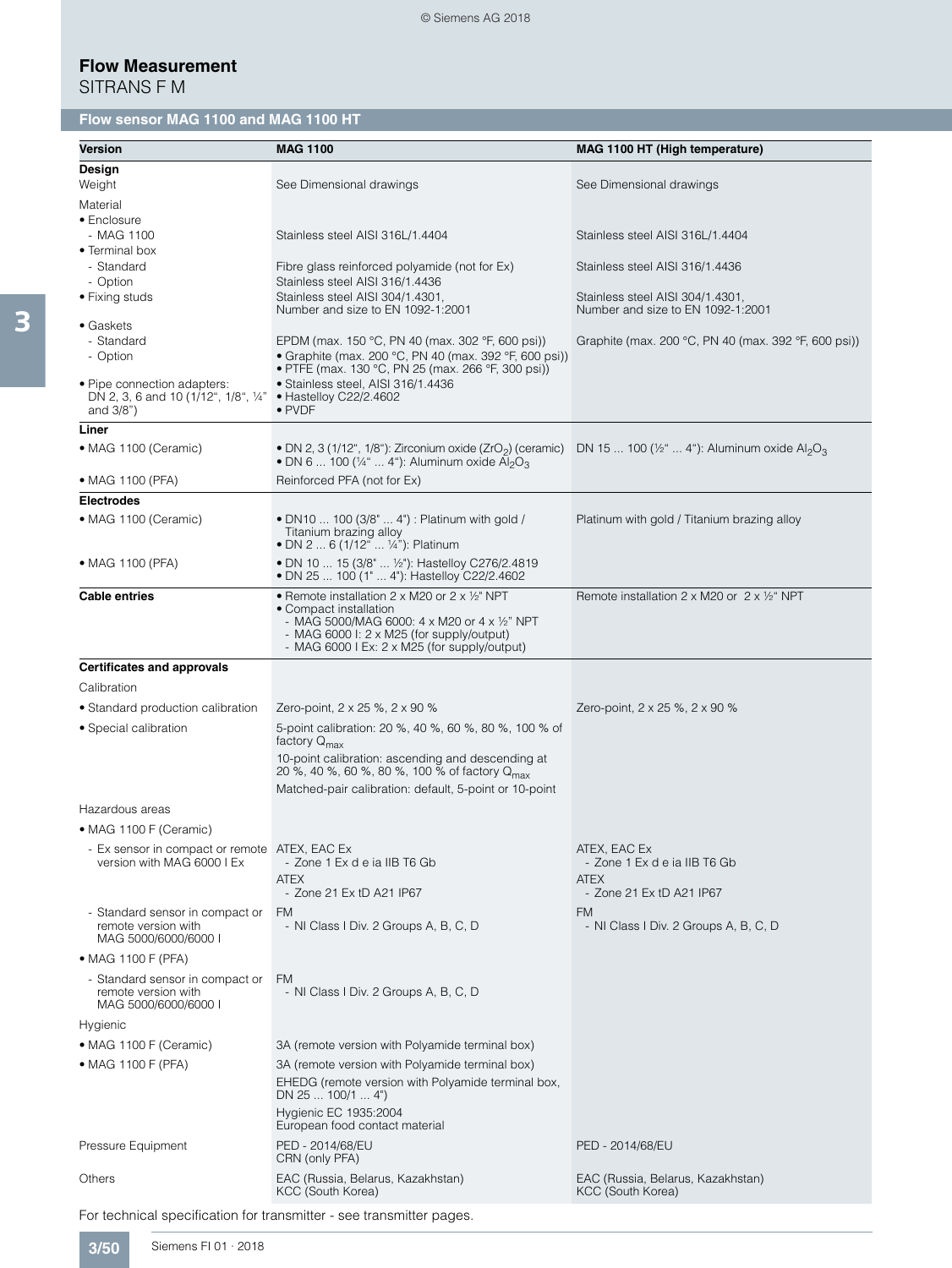### © Siemens AG 2018

# **Flow Measurement** SITRANS F M

# **Flow sensor MAG 1100 and MAG 1100 HT**

| <b>Selection and Ordering data</b>                                                                                                                  |                    | Article No.             |                                                                                                        |        | <b>Selection and Ordering data</b>                                                                                                                                                |              | Order code               |
|-----------------------------------------------------------------------------------------------------------------------------------------------------|--------------------|-------------------------|--------------------------------------------------------------------------------------------------------|--------|-----------------------------------------------------------------------------------------------------------------------------------------------------------------------------------|--------------|--------------------------|
| <b>Sensor SITRANS F M MAG 1100</b>                                                                                                                  | <b>7 7ME6110 -</b> |                         |                                                                                                        |        | <b>Additional information</b>                                                                                                                                                     |              |                          |
| EPDM gaskets included<br>$\nabla$ Click on the Article No. for the online configuration                                                             |                    |                         | $\blacksquare \blacksquare A \blacksquare 0 \cdot \blacksquare \blacksquare \blacksquare \blacksquare$ |        | Please add "-Z" to Article No. and specify Order<br>code(s) and plain text.                                                                                                       |              |                          |
| in the PIA Life Cycle Portal.                                                                                                                       |                    |                         |                                                                                                        |        | Certificates                                                                                                                                                                      |              |                          |
| <b>Diameter</b>                                                                                                                                     |                    |                         |                                                                                                        |        | • Material certificate according to EN 10204-3.1                                                                                                                                  |              | C <sub>12</sub>          |
| DN 2 (1/12")                                                                                                                                        | 1 <sub>D</sub>     |                         |                                                                                                        |        | • Factory certificate according to EN 10204-2.2                                                                                                                                   |              | C <sub>14</sub>          |
| DN 3 (1/8")                                                                                                                                         | 1 H                |                         |                                                                                                        |        | • Factory certificate according to EN 10204-2.1                                                                                                                                   |              | C <sub>15</sub>          |
| DN 6 $(\frac{1}{4})$                                                                                                                                | 1 M                |                         |                                                                                                        |        | Special calibration                                                                                                                                                               |              |                          |
| DN 10 (3/8")                                                                                                                                        | 1 R                |                         |                                                                                                        |        | $\bullet$ 5-point calibration <sup>1)</sup>                                                                                                                                       |              | <b>D01</b>               |
| DN 15 $(\frac{1}{2})$                                                                                                                               | 1 V                |                         |                                                                                                        |        | • 10-point calibration <sup>2)</sup>                                                                                                                                              |              | <b>D06</b>               |
| DN 25 (1")<br>DN 40 $(1\frac{1}{2})$<br>DN 50 (2")                                                                                                  | 2 D<br>2 R<br>2 Y  |                         |                                                                                                        |        | • Default (2 x 25 % and 2 x 90 %) matched-pair<br>calibration                                                                                                                     |              | D <sub>11</sub>          |
|                                                                                                                                                     |                    |                         |                                                                                                        |        | • 5-point, matched-pair calibration <sup>1)</sup>                                                                                                                                 |              | D <sub>15</sub>          |
| DN 65 $(2\frac{1}{2})$<br>DN 80 (3")                                                                                                                | 3 F<br>3 M         |                         |                                                                                                        |        | • 10-point, matched-pair calibration <sup>2)</sup>                                                                                                                                |              | D <sub>18</sub>          |
| DN 100 (4")                                                                                                                                         | 3T                 |                         |                                                                                                        |        | Terminal blocks                                                                                                                                                                   |              |                          |
| Liner material                                                                                                                                      |                    |                         |                                                                                                        |        | • Factory mounted terminal blocks                                                                                                                                                 |              | <b>N02</b>               |
| PFA - DN 10  100 (3/8"  4")                                                                                                                         |                    | 1                       |                                                                                                        |        | Region/customer specific labels                                                                                                                                                   |              |                          |
| Ceramic                                                                                                                                             |                    | $\overline{\mathbf{2}}$ |                                                                                                        |        | • KCC label (South Korea)                                                                                                                                                         |              | <b>W28</b>               |
| <b>Electrode material</b>                                                                                                                           |                    |                         |                                                                                                        |        | Tag name plate, stainless steel (specify in plain text)                                                                                                                           |              | <b>Y17</b>               |
| Hastelloy C (only with PFA liner)                                                                                                                   |                    |                         | 1                                                                                                      |        | Tag name plate, plastic (self adhesive)                                                                                                                                           |              | <b>Y18</b>               |
| Platinum (only with ceramic liner)                                                                                                                  |                    |                         |                                                                                                        |        | Customer-specific transmitter setting                                                                                                                                             |              | <b>Y20</b>               |
| <b>Transmitter</b>                                                                                                                                  |                    |                         |                                                                                                        |        | Sensor cables wired (specify Article No. for sensor<br>cables and order cables separately)                                                                                        |              | <b>Y40</b>               |
| Standard sensor for remote transmitter<br>(order transmitter separately)<br>Ex sensor for remote transmitter                                        |                    |                         | A                                                                                                      |        | Sensor cables wired and IP68 sealing (specify Article Y41<br>No. for sensor cables and order cables separately)                                                                   |              |                          |
| (order transmitter separately)                                                                                                                      |                    |                         | B                                                                                                      |        | Special version (specify in plain text)                                                                                                                                           |              | Y99                      |
| MAG 6000 I, Aluminum 18  90 V DC,                                                                                                                   |                    |                         | C                                                                                                      |        | Additional calibrations                                                                                                                                                           |              |                          |
| 115  230 V AC<br>MAG 6000 I, Aluminum 18  30 V DC, Ex                                                                                               |                    |                         | D                                                                                                      |        | • Accredited Siemens Flow Instruments matched pair On request <sup>3)</sup><br>Calibration acc. to ISO/IEC 17025: 2005                                                            |              |                          |
| MAG 6000 I, Aluminum 115  230 V AC, Ex                                                                                                              |                    |                         | Е                                                                                                      |        | • Customer-specified calibration up to 10 points                                                                                                                                  |              | On request <sup>3)</sup> |
| MAG 6000 Polyamide, 11  30 V DC/<br>11  24 V AC                                                                                                     |                    |                         | н                                                                                                      |        | • Customer-witnessed calibration<br>Any of above calibration                                                                                                                      |              | On request <sup>3)</sup> |
| MAG 6000, Polyamide, 115  230 V AC<br>MAG 5000, Polyamide, 11  30 V DC/<br>11  24 V AC                                                              |                    |                         | J<br>ĸ                                                                                                 |        | <sup>1)</sup> 20 %, 40 %, 60 %, 80 %, 100 % of factory $Q_{\text{max}}$<br><sup>2)</sup> Ascending and descending at 20 %, 40 %, 60 %, 80 %, 100 % of factory<br>$Q_{\text{max}}$ |              |                          |
| MAG 5000, Polyamide, 115  230 V AC                                                                                                                  |                    |                         | L                                                                                                      |        | 3) Product Variation Request (PVR)                                                                                                                                                |              |                          |
| Communication                                                                                                                                       |                    |                         |                                                                                                        |        | Operating instructions for SITRANS F M MAG 1100                                                                                                                                   |              |                          |
| No communication, add-on possible<br><b>HART</b>                                                                                                    |                    |                         |                                                                                                        | A<br>B | <b>Description</b>                                                                                                                                                                | Article No.  |                          |
| PROFIBUS PA Profile 3<br>(only MAG 6000/MAG 6000 I)                                                                                                 |                    |                         |                                                                                                        | F      | • English                                                                                                                                                                         | A5E02435647  |                          |
| PROFIBUS DP Profile 3 (not for Ex)<br>(only MAG 6000/MAG 6000 I)                                                                                    |                    |                         |                                                                                                        | G      | All literature is available to download for free, in a range of languages, at<br>www.siemens.com/processinstrumentation/documentation                                             |              |                          |
| Modbus RTU/RS 485 (not for Ex)                                                                                                                      |                    |                         |                                                                                                        | Е      | <b>Accessories</b>                                                                                                                                                                |              |                          |
| (only MAG 6000/MAG 6000 I)<br><b>FOUNDATION Fieldbus H1</b>                                                                                         |                    |                         |                                                                                                        | J      | <b>Description</b>                                                                                                                                                                | Article No.  |                          |
| (only MAG 6000/MAG 6000 I)                                                                                                                          |                    |                         |                                                                                                        |        | Potting kit for IP68/NEMA 6P                                                                                                                                                      | FDK:085U0220 |                          |
| Cable glands/terminal box<br>Metric: Polyamide terminal box or MAG 6000 I<br>compact<br>1/2" NPT: Polyamide terminal box or MAG 6000 I com-<br>pact |                    |                         |                                                                                                        | 1<br>2 | sealing of sensor junction box                                                                                                                                                    |              | ONE                      |
| Metric: Stainless steel terminal box<br>1/2" NPT: Stainless steel terminal box                                                                      |                    |                         |                                                                                                        | 3<br>4 |                                                                                                                                                                                   |              |                          |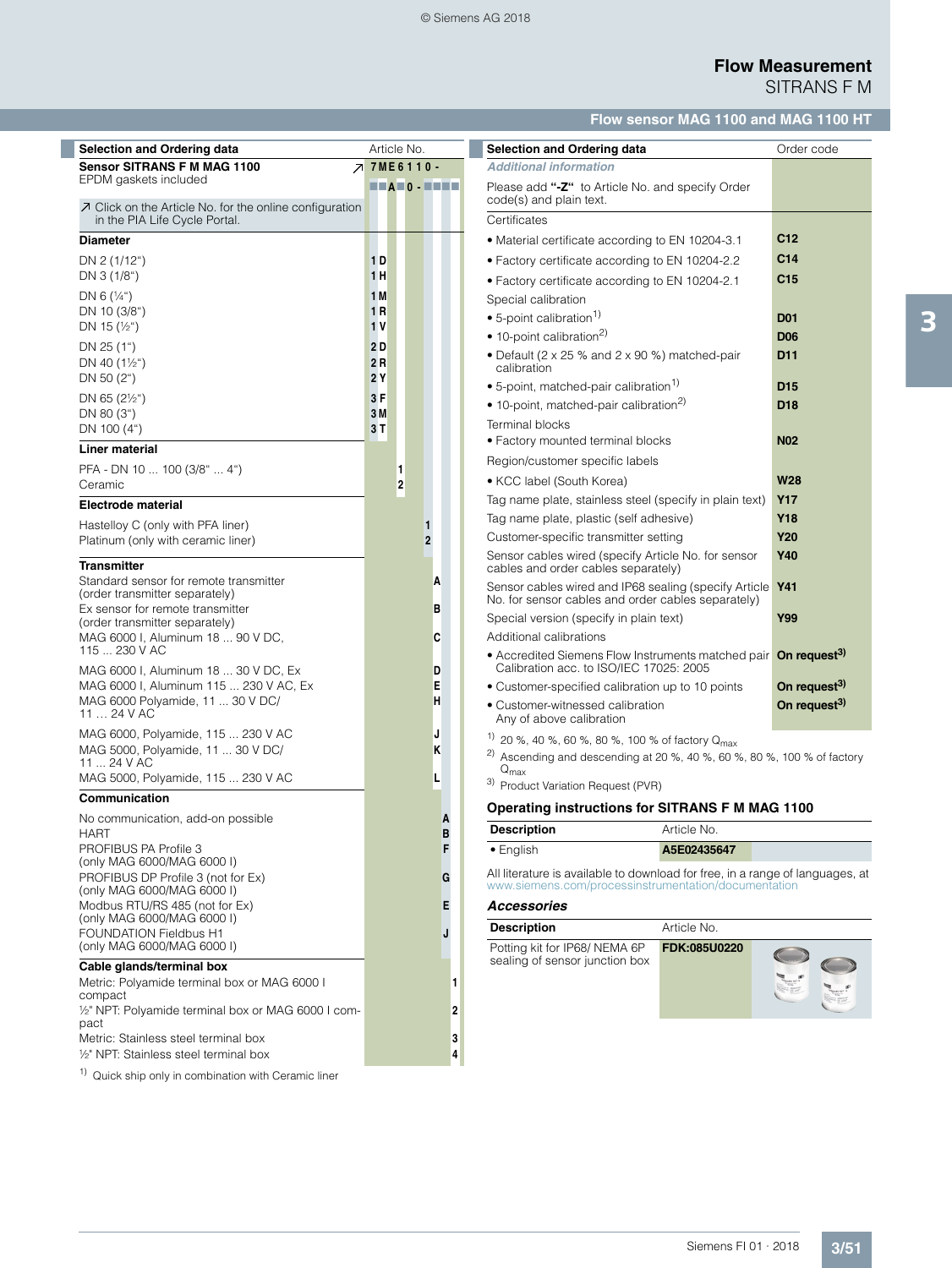#### © Siemens AG 2018

# **Flow Measurement**

SITRANS F M

# **Flow sensor MAG 1100 and MAG 1100 HT**

| <b>Selection and Ordering data</b>                                                                              | Article No. |                                                      |   |   |  |
|-----------------------------------------------------------------------------------------------------------------|-------------|------------------------------------------------------|---|---|--|
| <b>Sensor SITRANS F M</b>                                                                                       |             |                                                      |   |   |  |
| <b>MAG 1100 HT High Temperature</b>                                                                             |             | <b>7 7ME6120-</b>                                    |   |   |  |
| Ceramic liner, Platinum electrode,<br>Graphite gaskets included                                                 |             | $\blacksquare$ A20-2 $\blacksquare$ A $\blacksquare$ |   |   |  |
| $\overline{\mathcal{A}}$ Click on the Article No. for the online configuration<br>in the PIA Life Cycle Portal. |             |                                                      |   |   |  |
| <b>Diameter</b>                                                                                                 |             |                                                      |   |   |  |
| DN 15 $(\frac{1}{2})$                                                                                           | 1 V         |                                                      |   |   |  |
| DN 25 (1")                                                                                                      | 2D          |                                                      |   |   |  |
| DN 40 $(1\frac{1}{2})$                                                                                          | 2R          |                                                      |   |   |  |
| DN 50 (2")                                                                                                      | 2Y          |                                                      |   |   |  |
| DN 80 (3")                                                                                                      | 3M          |                                                      |   |   |  |
| DN 100 (4")                                                                                                     | 3T          |                                                      |   |   |  |
| <b>Transmitter</b>                                                                                              |             |                                                      |   |   |  |
| Standard sensor for remote transmitter (order trans-<br>mitter separately)                                      |             |                                                      | A |   |  |
| Ex sensor for remote transmitter (order transmitter<br>separately)                                              |             |                                                      | в |   |  |
| Cable glands/terminal box                                                                                       |             |                                                      |   |   |  |
| Metric: Stainless steel terminal box                                                                            |             |                                                      |   | 3 |  |
| 1/ <sub>2</sub> NPT: Stainless steel terminal box                                                               |             |                                                      |   | 4 |  |

| Selection and Ordering data                                                                                            | Order code               |
|------------------------------------------------------------------------------------------------------------------------|--------------------------|
| <b>Additional information</b>                                                                                          |                          |
| Please add "-Z" to Article No. and specify Order<br>code(s) and plain text.                                            |                          |
| Certificates                                                                                                           |                          |
| · Material certificate according to EN 10204-3.1                                                                       | C <sub>12</sub>          |
| • Factory certificate according to EN 10204-2.2                                                                        | C <sub>14</sub>          |
| • Factory certificate according to EN 10204-2.1                                                                        | C <sub>15</sub>          |
| Special calibration                                                                                                    |                          |
| • 5-point calibration <sup>1)</sup>                                                                                    | <b>D01</b>               |
| • 10-point calibration <sup>2)</sup>                                                                                   | <b>D06</b>               |
| • Default (2 x 25 % and 2 x 90 %) matched-pair<br>calibration                                                          | D <sub>11</sub>          |
| • 5-point, matched-pair calibration <sup>1)</sup>                                                                      | D <sub>15</sub>          |
| • 10-point, matched-pair calibration <sup>2)</sup>                                                                     | D <sub>18</sub>          |
| Terminal blocks                                                                                                        |                          |
| · Factory mounted terminal blocks                                                                                      | <b>N02</b>               |
| Region/customer specific labels                                                                                        |                          |
| • KCC label (South Korea)                                                                                              | <b>W28</b>               |
| Tag name plate, stainless steel (specify in plain text)                                                                | <b>Y17</b>               |
| Tag name plate, plastic (self adhesive)                                                                                | <b>Y18</b>               |
| Customer-specific transmitter setting                                                                                  | <b>Y20</b>               |
| Sensor cables wired (specify Article No. for sensor<br>cables and order cables separately)                             | <b>Y40</b>               |
| Sensor cables wired and IP68 sealing (specify Article<br>No. for sensor cables and order cables separately)            | <b>Y41</b>               |
| Special version (specify in plain text)                                                                                | Y99                      |
| Additional calibrations                                                                                                |                          |
| • Accredited Siemens Flow Instruments matched pair On request <sup>3)</sup><br>Calibration acc. to ISO/IEC 17025: 2005 |                          |
| • Customer-specified calibration up to 10 points                                                                       | On request <sup>3)</sup> |
| • Customer-witnessed calibration<br>Any of above calibration                                                           | On request <sup>3)</sup> |

<sup>1)</sup> 20 %, 40 %, 60 %, 80 %, 100 % of factory Q<sub>max</sub>

<sup>2)</sup> Ascending and descending at 20 %, 40 %, 60 %, 80 %, 100 % of factory  ${\mathsf Q}_{\mathsf{max}}$ 

3) Product Variation Request (PVR)

### **Operating instructions for SITRANS F M MAG 1100**

| <b>Description</b> | Article No. |  |
|--------------------|-------------|--|
| $\bullet$ English  | A5E02435647 |  |

All literature is available to download for free, in a range of languages, at www.siemens.com/processinstrumentation/documentation

Please use online Product selector to get latest updates.

Product selector link:

www.pia-portal.automation.siemens.com

#### *Accessories*

| <b>Description</b>                                             | Article No.  |  |
|----------------------------------------------------------------|--------------|--|
| Potting kit for IP68/NEMA 6P<br>sealing of sensor junction box | FDK:085U0220 |  |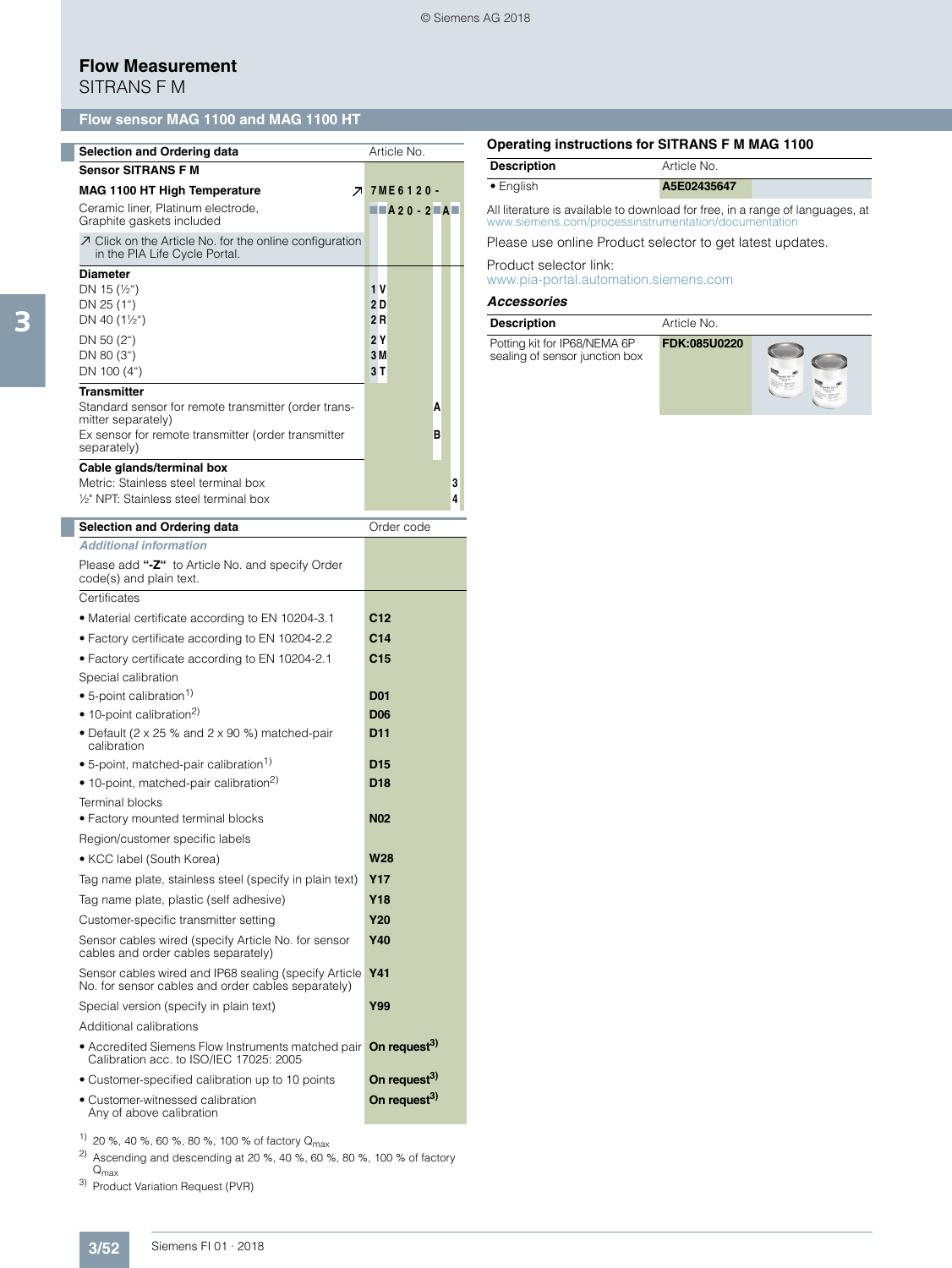| <b>Accessories</b><br>for MAG 1100 sensor                                                                                                                                                                                                                                                                                                                                                                                    | Article No.                                                                                                  | <b>Accessories</b><br>for MAG 1100 sensor                                                                                                                                                                                                         | Article No.                                                                                                                  |
|------------------------------------------------------------------------------------------------------------------------------------------------------------------------------------------------------------------------------------------------------------------------------------------------------------------------------------------------------------------------------------------------------------------------------|--------------------------------------------------------------------------------------------------------------|---------------------------------------------------------------------------------------------------------------------------------------------------------------------------------------------------------------------------------------------------|------------------------------------------------------------------------------------------------------------------------------|
| Pipe connection 1/2" external thread<br>For DN 2  10 (1/12"  3/8") sensor,<br>material: Stainless steel AISI 316L<br>2 pcs. pipe connections, 2 pcs. EPDM gaskets,<br>12 pcs. M4x12 screws                                                                                                                                                                                                                                   |                                                                                                              | Grounding ring (Stainless steel)<br>Material: AISI 316/1.4436;<br>each set includes: 1 pc. grounding ring <sup>1)</sup> , 3 pcs.<br>PTFE gaskets, 1 pc. grounding wire, 1 pc. M6<br>screw                                                         |                                                                                                                              |
| $\bullet$ 1/ <sub>2</sub> " G, ISO 7-1 tappered thread, AISI 316L<br>• 1/2" NPT thread, AISI 316L<br>For DN 2  10 (1/12"  3/8") sensor,<br>material: Hastelloy C<br>2 pcs. pipe connections, 2 pcs. PTFE gaskets,<br>12 pcs. M4x14 screws<br>• $\frac{1}{2}$ G, ISO 7-1 tappered thread<br>$\bullet$ 1/ <sub>2</sub> " NPT thread                                                                                            | FDK:083G0080<br>FDK:083G4330<br>FDK:083G4332<br>FDK:083G4331                                                 | • DN 2 $\dots$ 10 (1/12" $\dots$ 3/8")<br>• DN 15 $(\frac{1}{2})$<br>• DN 25 $(1")$<br>• DN 40 $(1\frac{1}{2})$<br>• DN 50 $(2^{\circ})$<br>• DN 65 $(2\frac{1}{2})$<br>• DN 80 $(3")$<br>• DN 100 $(4")$                                         | FDK:083G0686<br>FDK:083G0687<br>FDK:083G0689<br>FDK:083G0691<br>FDK:083G0692<br>FDK:083G0693<br>FDK:083G0694<br>FDK:083G0695 |
| For DN 210 (1/12"3/8") sensor<br>2 pcs. PVDF pipe connections (Max. 70 °C,<br>PN 8 bar/max 158 °F, 116 PSI), 1 pc. grounding<br>ring <sup>1)</sup> , 1 pc. grounding wire, 3 pcs. PTFE gas-<br>kets, 2 pcs. space rings, 6 pcs. M4x12 and<br>6 pcs. M4x20 screws<br>• 1/2"G, ISO 7-1 tapered thread PVDF incl.<br>grounding ring Hastelloy C22/2.4602<br>• 1/2" NPT thread PVDF incl. grounding ring<br>Hastelloy C22/2.4602 | A5E01018395<br>A5E01018400                                                                                   | Grounding ring (Hastelloy C)<br>Material: Hastelloy C22/2.4602;<br>each set includes:<br>1 pc. grounding ring <sup>1)</sup> , 3 pcs. PTFE gaskets,<br>1 pc. grounding wire, 1 pc. M6 screw<br>• DN 2  10 (1/12"  3/8")<br>• DN 15 $(\frac{1}{2})$ | FDK:083G3256<br>FDK:083G3257                                                                                                 |
| <b>EPDM</b> gaskets<br>Material: EPDM; each set includes:<br>2 pcs. EPDM gaskets, 1 pc. grounding wire,<br>1 pc. M6 screw, 1 pc. nut, 1 pc. washer, 1 pc.<br>bolt grounding plate                                                                                                                                                                                                                                            |                                                                                                              | • DN 25 $(1")$<br>• DN 40 $(1\frac{1}{2})$<br>• DN 50 $(2^{\circ})$<br>• DN 65 $(2\frac{1}{2})$<br>• DN 80 $(3")$                                                                                                                                 | FDK:083G3259<br>FDK:083G3261<br>FDK:083G3262<br>FDK:083G3263<br>FDK:083G3264                                                 |
| • DN 2  10 (1/12"  3/8")<br>• DN 15 $(\frac{1}{2})$<br>• DN 25 $(1")$<br>• DN 40 $(1\frac{1}{2})$<br>• DN 50 $(2^{\circ})$<br>• DN 65 $(2\frac{1}{2})$<br>• DN 80 $(3")$                                                                                                                                                                                                                                                     | FDK:083G3116<br>FDK:083G3117<br>FDK:083G3119<br>FDK:083G3121<br>FDK:083G3122<br>FDK:083G3123<br>FDK:083G3124 | • DN 100 $(4")$<br><b>Grounding ring (Tantalum)</b><br>Material: Tantalum; each set includes:<br>1 pc. grounding ring <sup>1)</sup> , 3 pcs. PTFE gaskets,<br>1 pc. grounding wire, 1 pc. M6 screw                                                | FDK:083G3265<br>Ø                                                                                                            |
| • DN 100 $(4")$<br><b>PTFE</b> gaskets<br>Material: PTFE: each set includes:<br>2 pcs. gaskets, 2 pcs. grounding wires, 3 pcs.<br>M6 screws (DN 2  DN 10: 12 pcs. M4x14)                                                                                                                                                                                                                                                     | FDK:083G3125                                                                                                 | • DN 2 $\dots$ 10 (1/12" $\dots$ 3/8")                                                                                                                                                                                                            | A5E01181599<br>$\bullet$                                                                                                     |
| • DN 2  10 (1/12"  3/8")<br>• DN 15 $(\frac{1}{2})$<br>• DN 25 $(1")$<br>• DN 40 $(1\frac{1}{2})$<br>• DN 50 $(2^{\circ})$<br>• DN 65 $(2\frac{1}{2})$<br>• DN 80 $(3")$                                                                                                                                                                                                                                                     | FDK:083G0156<br>FDK:083G0157<br>FDK:083G0159<br>FDK:083G0161<br>FDK:083G0162<br>FDK:083G0163<br>FDK:083G0164 | • DN 15 $(\frac{1}{2})$<br>• DN 25 $(1")$                                                                                                                                                                                                         | A5E01181606<br>A5E01181610                                                                                                   |
| • DN 100 $(4")$<br><b>Graphite gaskets</b><br>Material: Graphite; conductive,<br>each set includes: 2 pcs. gaskets (can also be<br>used as grounding ring)<br>• DN 2  10 (1/12"  3/8")<br>• DN 15 $(\frac{1}{2})$<br>• DN 25 $(1")$                                                                                                                                                                                          | FDK:083G0165<br>FDK:083G0116<br>FDK:083G0117<br>FDK:083G0119                                                 | • DN 40 $(1\frac{1}{2})$<br>• DN 50 $(2^{\circ})$<br>• DN 65 $(2\frac{1}{2})$<br>• DN 80 $(3")$<br>• DN 100 $(4")$<br><b>Studs and nuts</b><br>for DN 100 PN 25/40, 8 pcs. M20 studs,                                                             | A5E01181613<br>A5E01181615<br>A5E01181616<br>A5E01181619<br>A5E01181622                                                      |
| • DN 40 $(1\frac{1}{2})$<br>• DN 50 $(2^{\circ})$<br>• DN 65 $(2\frac{1}{2})$<br>• DN 80 $(3")$<br>• DN 100 $(4u)$                                                                                                                                                                                                                                                                                                           | FDK:083G0121<br>FDK:083G0122<br>FDK:083G0123<br>FDK:083G0124<br>FDK:083G0125                                 | 16 pcs. M20 nuts<br>Material: AISI 304/1.4305<br>• DN 100 $(4")$<br><sup>1)</sup> Thickness of grounding ring is 2 mm (0.08 inch)                                                                                                                 | FDK:083G0226                                                                                                                 |

3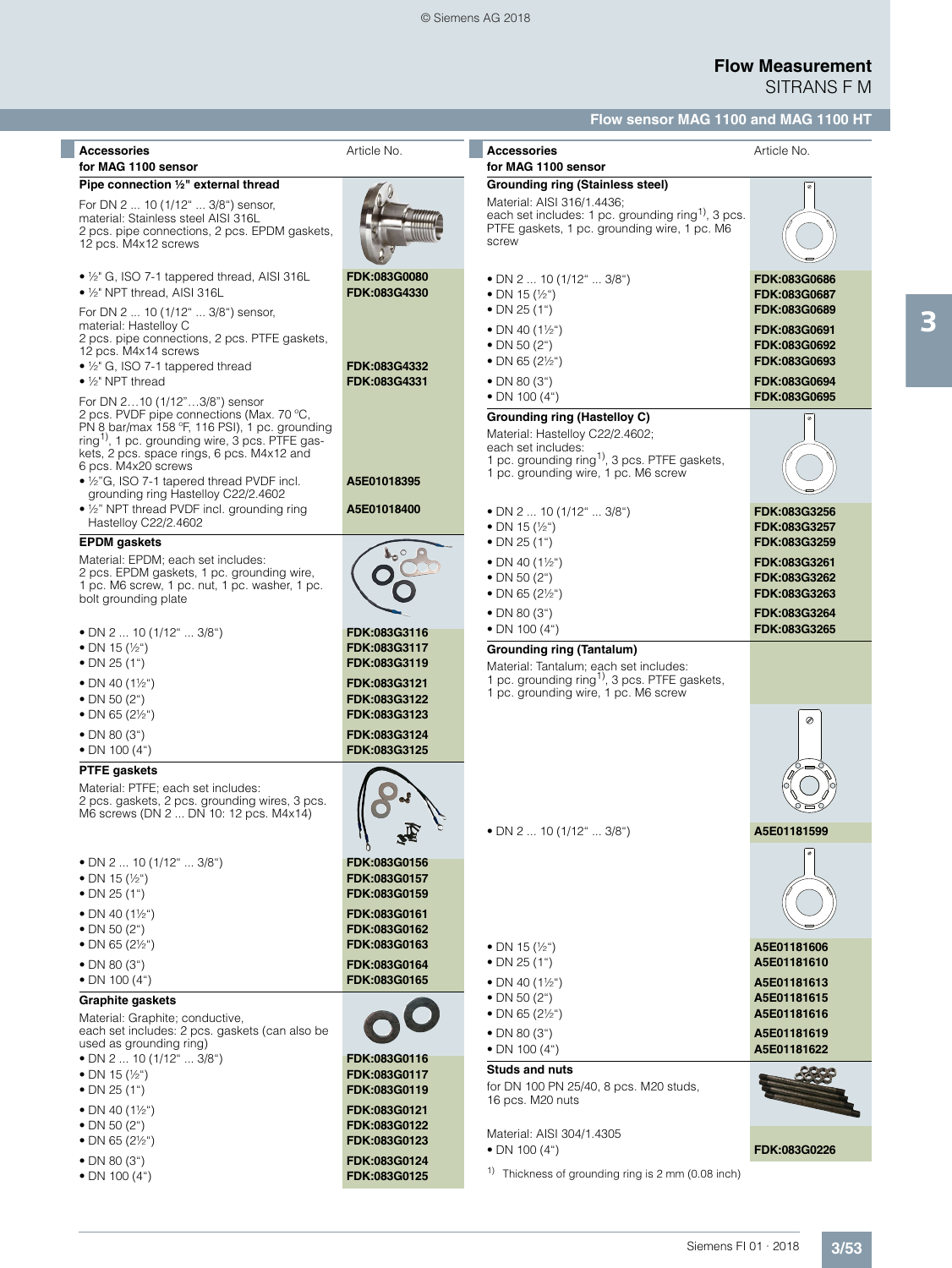# **Flow Measurement**

SITRANS F M

### **Flow sensor MAG 1100 and MAG 1100 HT**

### ■**Dimensional drawings**

Sensor MAG 1100, compact/remote



#### Dimensions in mm (inch)

**Important note: For compact installation with MAG 6000 I/Ex - transmitter to be supported to avoid tension on the sensor part** 

| <b>Size</b><br><b>DN</b> | $A^{1}$<br>[mm] | B <sup>1</sup><br>[mm] | $A_1/A_2^{3)}$<br>[mm] | B <sub>1</sub><br>[mm] | D<br>[mm] | $D_i$<br>[mm] | $D_i$ (PFA)<br>[mm] | $D_{\rm P}$<br>[mm] | $D_{G}$<br>[mm] | Weight <sup>2)</sup><br>[kg] |
|--------------------------|-----------------|------------------------|------------------------|------------------------|-----------|---------------|---------------------|---------------------|-----------------|------------------------------|
| $\mathbf{2}$             | 161             | 186                    | 315                    | 340                    | 48.7      | 2             |                     | 17.3                | 34              | 2.2                          |
| 3                        | 161             | 186                    | 315                    | 340                    | 48.7      | 3             |                     | 17.3                | 34              | 2.2                          |
| 6                        | 161             | 186                    | 315                    | 340                    | 48.7      | 6             |                     | 17.3                | 34              | 2.2                          |
| 10                       | 161             | 186                    | 315                    | 340                    | 48.7      | 10            | 10                  | 13.6                | 34              | 2.2                          |
| 15                       | 161             | 186                    | 315                    | 340                    | 48.7      | 15            | 16                  | 17.3                | 40              | 2.2                          |
| 25                       | 169             | 201                    | 323                    | 354                    | 63.5      | 25            | 26                  | 28.5                | 56              | 2.7                          |
| 40                       | 179             | 221                    | 333                    | 375                    | 84.0      | 40            | 38                  | 43.4                | 75              | 3.4                          |
| 50                       | 188             | 239                    | 342                    | 393                    | 101.6     | 50            | 50                  | 54.5                | 90              | 4.2                          |
| 65                       | 198             | 258                    | 351                    | 412                    | 120.9     | 65            | 66                  | 68.0                | 112             | 5.5                          |
| 80                       | 204             | 270                    | 357                    | 424                    | 133.0     | 80            | 81                  | 82.5                | 124             | 7.0                          |
| 100                      | 217             | 296                    | 370                    | 450                    | 159.0     | 100           | 100                 | 107.1               | 150             | 10.0                         |

| <b>Size</b><br>[inch] | $A^{1}$<br>[inch] | B <sup>1</sup><br>[inch] | $A_1/A_2^{3)}$<br>[inch] | $B_1$<br>[inch] | D<br>[inch] | $D_i$<br>[inch] | $D_i$ (PFA)<br>[inch] | $D_{\rm P}$<br>[inch] | $D_G$<br>[inch] | Weight $\overline{^{2)}}$<br>[lb] |
|-----------------------|-------------------|--------------------------|--------------------------|-----------------|-------------|-----------------|-----------------------|-----------------------|-----------------|-----------------------------------|
| 1/12                  | 6.34              | 7.33                     | 12.40                    | 13.39           | 1.92        | 0.08            |                       | 0.68                  | 1.34            | 4.8                               |
| 1/8                   | 6.34              | 7.33                     | 12.40                    | 13.39           | 1.92        | 0.12            |                       | 0.68                  | 1.34            | 4.8                               |
| $\frac{1}{4}$         | 6.34              | 7.33                     | 12.40                    | 13.39           | 1.92        | 0.24            |                       | 0.68                  | 1.34            | 4.8                               |
| 3/8                   | 6.34              | 7.33                     | 12.40                    | 13.39           | 1.92        | 0.39            | 0.39                  | 0.53                  | 1.34            | 4.8                               |
| $\frac{1}{2}$         | 6.34              | 7.33                     | 12.40                    | 13.39           | 1.92        | 0.59            | 0.63                  | 0.68                  | 1.57            | 4.8                               |
| $\mathbf{1}$          | 6.66              | 7.92                     | 12.72                    | 13.94           | 2.50        | 0.98            | 1.02                  | 1.12                  | 2.20            | 4.9                               |
| $1\frac{1}{2}$        | 7.05              | 8.70                     | 13.11                    | 14.76           | 3.31        | 1.57            | 1.50                  | 1.71                  | 2.95            | 7.5                               |
| $\overline{2}$        | 7.40              | 9.41                     | 13.47                    | 15.47           | 4.00        | 1.97            | 1.97                  | 2.15                  | 3.54            | 9.2                               |
| $2\frac{1}{2}$        | 7.80              | 10.16                    | 13.82                    | 16.22           | 4.76        | 2.56            | 2.60                  | 2.68                  | 4.41            | 12                                |
| 3                     | 8.03              | 10.63                    | 14.06                    | 16.70           | 5.24        | 3.15            | 3.19                  | 3.25                  | 4.88            | 15                                |
| 4                     | 8.54              | 11.65                    | 14.57                    | 17.72           | 6.26        | 3.94            | 3.94                  | 4.22                  | 5.91            | 22                                |
|                       |                   |                          |                          |                 |             |                 |                       |                       |                 |                                   |

1) 14.5 mm/0.571" shorter when the stainless steel terminal box is used (Ex or high temperature 200 °C (392 °F) version)

<sup>2)</sup> With transmitter MAG 5000 or MAG 6000 installed, weight is increased by approximately 0.8 kg (1.8 lb).<br>With MAG 6000 I weight is increased with 5.5 kg (12.1 lb).

 $3)$  A<sub>2</sub> is 3 mm (0.12") shorter than A<sub>1</sub>